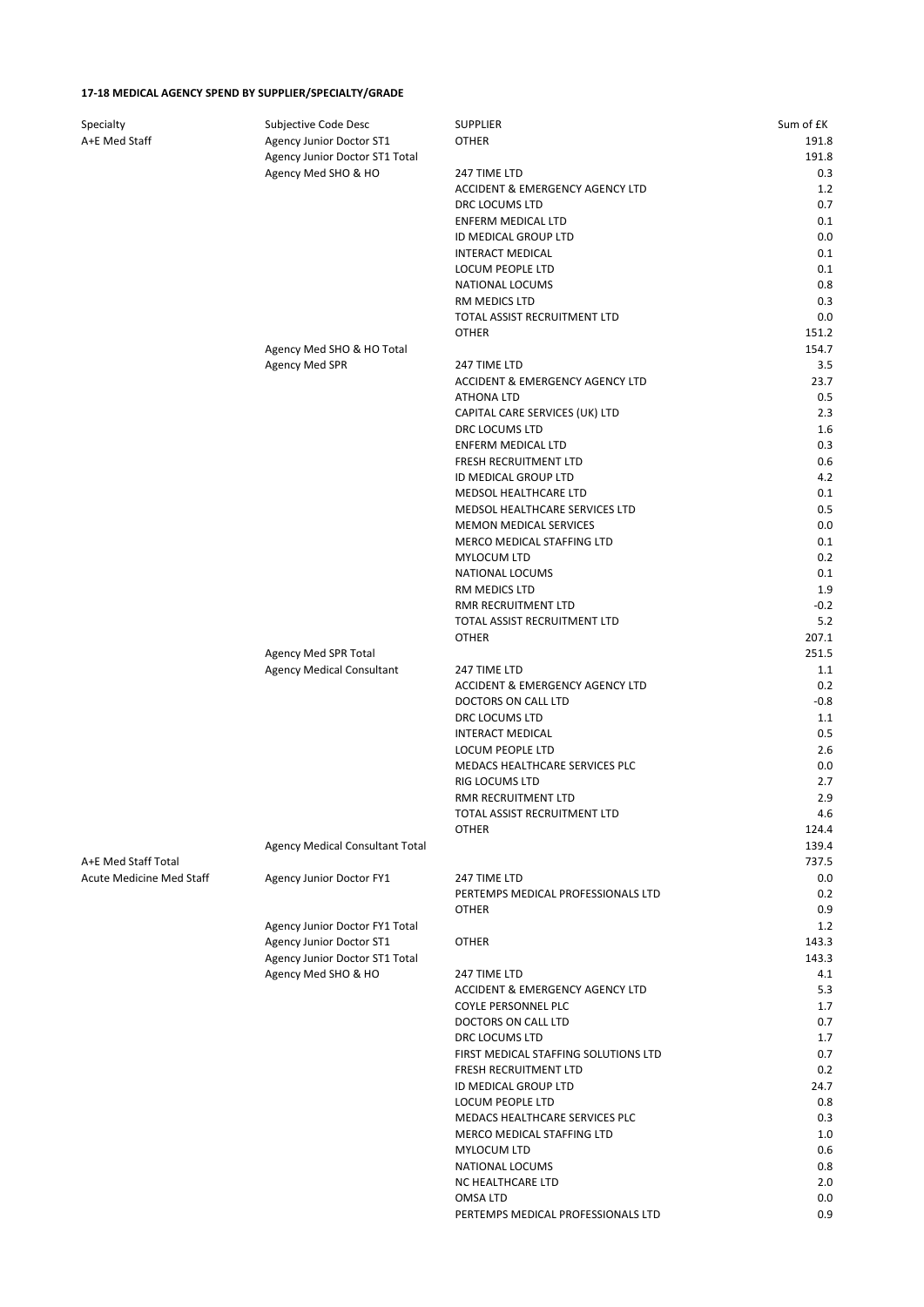|                                             |                                                       | RM MEDICS LTD                                           | 1.8            |
|---------------------------------------------|-------------------------------------------------------|---------------------------------------------------------|----------------|
|                                             |                                                       | TOTAL ASSIST RECRUITMENT LTD                            | 0.6            |
|                                             |                                                       | <b>OTHER</b>                                            | 322.6          |
|                                             | Agency Med SHO & HO Total<br><b>Agency Med SPR</b>    | 247 TIME LTD                                            | 370.5<br>0.6   |
|                                             |                                                       | ACCIDENT & EMERGENCY AGENCY LTD                         | 0.5            |
|                                             |                                                       | CAPITAL CARE SERVICES (UK) LTD                          | $-0.3$         |
|                                             |                                                       | <b>HOLT DOCTORS LTD</b>                                 | 0.1            |
|                                             |                                                       | ID MEDICAL GROUP LTD                                    | 3.1            |
|                                             |                                                       | <b>INTERACT MEDICAL</b>                                 | 0.2            |
|                                             |                                                       | LOCUM PEOPLE LTD                                        | 0.9            |
|                                             |                                                       | MEDACS HEALTHCARE SERVICES PLC                          | 0.9            |
|                                             |                                                       | MYLOCUM LTD                                             | 0.2            |
|                                             |                                                       | NC HEALTHCARE LTD<br>PERTEMPS MEDICAL PROFESSIONALS LTD | 0.7<br>1.1     |
|                                             |                                                       | RM MEDICS LTD                                           | 0.2            |
|                                             |                                                       | TOTAL ASSIST RECRUITMENT LTD                            | $-1.9$         |
|                                             |                                                       | <b>OTHER</b>                                            | 55.1           |
|                                             | Agency Med SPR Total                                  |                                                         | 61.3           |
|                                             | <b>Agency Medical Consultant</b>                      | 247 TIME LTD                                            | 0.0            |
|                                             |                                                       | MEDSOL HEALTHCARE SERVICES LTD                          | 0.2            |
|                                             |                                                       | <b>OTHER</b>                                            | 0.8            |
|                                             | Agency Medical Consultant Total                       |                                                         | 1.0            |
| Acute Medicine Med Staff Total              |                                                       |                                                         | 577.2          |
| Anaesthetics Med Staff                      | <b>Agency Junior Doctor ST1</b>                       | <b>OTHER</b>                                            | 114.5          |
|                                             | Agency Junior Doctor ST1 Total<br>Agency Med SHO & HO | 247 TIME LTD                                            | 114.5<br>0.3   |
|                                             |                                                       | <b>ACCIDENT &amp; EMERGENCY AGENCY LTD</b>              | 1.8            |
|                                             |                                                       | DOCTORS ON CALL LTD                                     | 0.9            |
|                                             |                                                       | ID MEDICAL GROUP LTD                                    | 0.1            |
|                                             |                                                       | <b>INTERACT MEDICAL</b>                                 | 0.1            |
|                                             |                                                       | TOTAL ASSIST RECRUITMENT LTD                            | 0.2            |
|                                             |                                                       | <b>OTHER</b>                                            | 32.4           |
|                                             | Agency Med SHO & HO Total                             |                                                         | 35.8           |
|                                             | <b>Agency Med SPR</b>                                 | 247 TIME LTD                                            | 0.9            |
|                                             |                                                       | ACCIDENT & EMERGENCY AGENCY LTD<br><b>CRG LTD</b>       | 0.7<br>0.1     |
|                                             |                                                       | DOCTORS ON CALL LTD                                     | 7.3            |
|                                             |                                                       | DRC LOCUMS LTD                                          | 0.1            |
|                                             |                                                       | FIRST MEDICAL STAFFING SOLUTIONS LTD                    | 0.2            |
|                                             |                                                       | <b>HOLT DOCTORS LTD</b>                                 | $-0.5$         |
|                                             |                                                       | ID MEDICAL GROUP LTD                                    | 1.2            |
|                                             |                                                       | <b>INTERACT MEDICAL</b>                                 | 0.5            |
|                                             |                                                       | NC HEALTHCARE LTD                                       | 0.1            |
|                                             |                                                       | RIG LOCUMS LTD                                          | $-0.1$         |
|                                             |                                                       | TOTAL ASSIST RECRUITMENT LTD                            | 0.7            |
|                                             | Agency Med SPR Total                                  | <b>OTHER</b>                                            | 102.3<br>113.5 |
|                                             | <b>Agency Medical Consultant</b>                      | 247 TIME LTD                                            | 0.6            |
|                                             |                                                       | DOCTORS ON CALL LTD                                     | 0.3            |
|                                             |                                                       | DRC LOCUMS LTD                                          | 2.5            |
|                                             |                                                       | RIG LOCUMS LTD                                          | 6.2            |
|                                             |                                                       | <b>OTHER</b>                                            | 5.2            |
|                                             | Agency Medical Consultant Total                       |                                                         | 14.7           |
| Anaesthetics Med Staff Total                |                                                       |                                                         | 278.4          |
| Cardiology Med Staff                        | <b>Agency Junior Doctor ST1</b>                       | <b>OTHER</b>                                            | 39.3           |
|                                             | Agency Junior Doctor ST1 Total                        |                                                         | 39.3<br>0.7    |
|                                             | Agency Med SPR                                        | 247 TIME LTD<br>ID MEDICAL GROUP LTD                    | 1.3            |
|                                             |                                                       | LOCUM PEOPLE LTD                                        | 7.0            |
|                                             |                                                       | NATIONAL LOCUMS                                         | 0.5            |
|                                             |                                                       | <b>OTHER</b>                                            | 41.4           |
|                                             | Agency Med SPR Total                                  |                                                         | 50.8           |
|                                             | <b>Agency Medical Consultant</b>                      | 247 TIME LTD                                            | 0.1            |
|                                             |                                                       | NATIONAL LOCUMS                                         | 0.9            |
|                                             |                                                       | TOTAL ASSIST RECRUITMENT LTD                            | 0.5            |
|                                             |                                                       | <b>OTHER</b>                                            | 1.6            |
|                                             | Agency Medical Consultant Total                       |                                                         | 3.1            |
| Cardiology Med Staff Total<br>Ent Med Staff | Agency Junior Doctor ST1                              | <b>OTHER</b>                                            | 93.3<br>14.8   |
|                                             | Agency Junior Doctor ST1 Total                        |                                                         | 14.8           |
|                                             |                                                       |                                                         |                |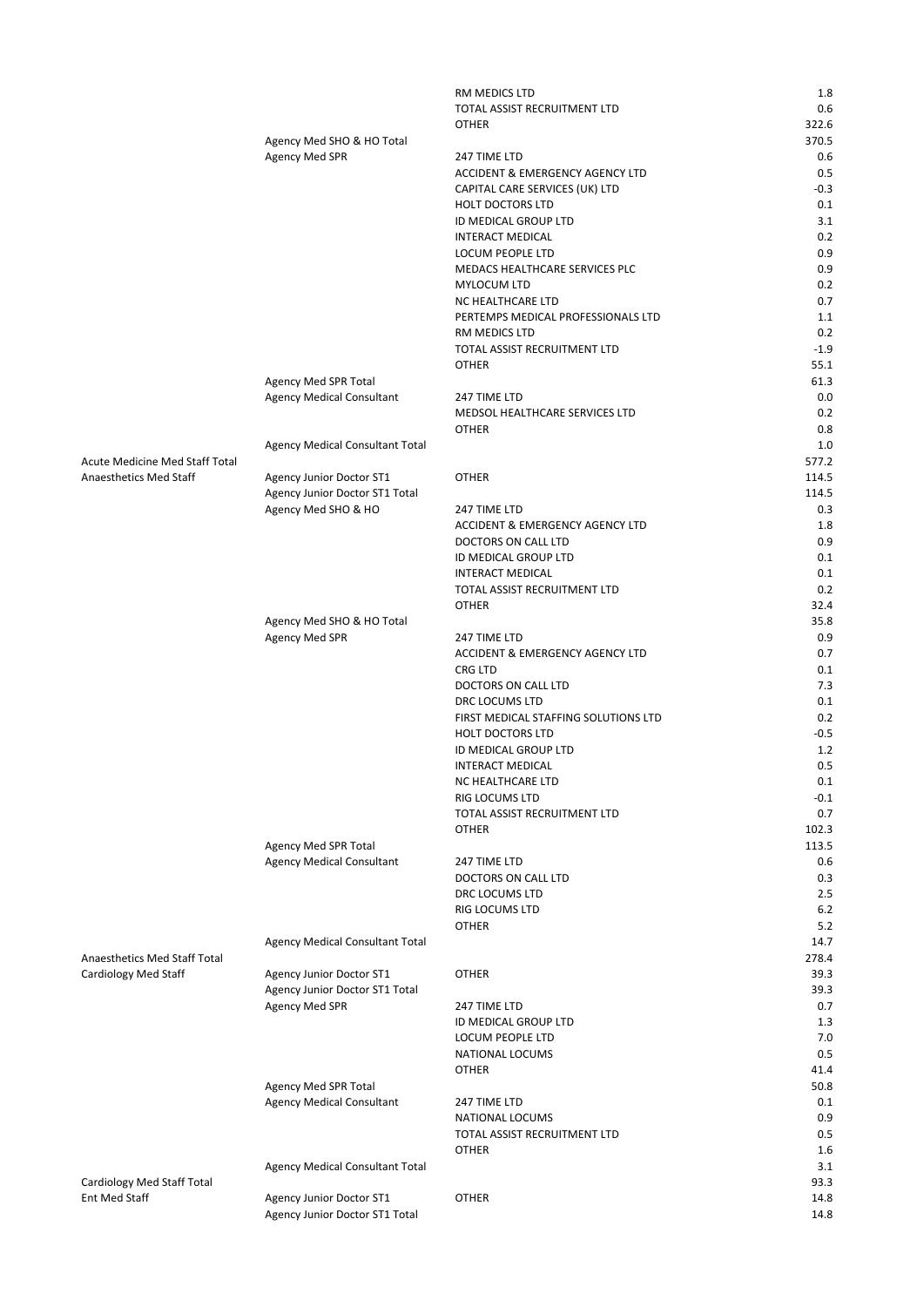|                                                             | Agency Med SPR                                     | 247 TIME LTD                                    | 0.1           |
|-------------------------------------------------------------|----------------------------------------------------|-------------------------------------------------|---------------|
|                                                             |                                                    | ID MEDICAL GROUP LTD                            | 1.5           |
|                                                             |                                                    | KETTERING GENERAL HOSPITAL NHS FOUNDATION TRUST | 3.6           |
|                                                             |                                                    | <b>OTHER</b>                                    | 0.0           |
|                                                             | Agency Med SPR Total                               |                                                 | 5.2           |
|                                                             | <b>Agency Medical Consultant</b>                   | 247 TIME LTD                                    | 0.1<br>1.0    |
|                                                             |                                                    | DRC LOCUMS LTD<br>FRESH RECRUITMENT LTD         | $-0.2$        |
|                                                             |                                                    | ID MEDICAL GROUP LTD                            | 0.4           |
|                                                             |                                                    | <b>OTHER</b>                                    | 36.1          |
|                                                             | Agency Medical Consultant Total                    |                                                 | 37.5          |
|                                                             | <b>Agency Other Medical</b>                        | <b>BUCKINGHAMSHIRE HEALTHCARE NHS TRUST</b>     | 1.1           |
|                                                             | Agency Other Medical Total                         |                                                 | 1.1           |
| Ent Med Staff Total                                         |                                                    |                                                 | 58.6          |
| Gastro Med Staff                                            | Agency Junior Doctor ST1                           | <b>OTHER</b>                                    | 23.3          |
|                                                             | Agency Junior Doctor ST1 Total                     |                                                 | 23.3          |
|                                                             | Agency Med SHO & HO                                | 247 TIME LTD                                    | 0.3           |
|                                                             |                                                    | PERTEMPS MEDICAL PROFESSIONALS LTD              | 0.4           |
|                                                             |                                                    | RM MEDICS LTD                                   | 2.9           |
|                                                             |                                                    | <b>OTHER</b>                                    | 21.1<br>24.7  |
|                                                             | Agency Med SHO & HO Total<br><b>Agency Med SPR</b> | 247 TIME LTD                                    | 0.0           |
|                                                             |                                                    | PROMEDICAL PERSONNEL LTD                        | 0.5           |
|                                                             |                                                    | <b>OTHER</b>                                    | 7.2           |
|                                                             | Agency Med SPR Total                               |                                                 | 7.7           |
|                                                             | <b>Agency Medical Consultant</b>                   | 247 TIME LTD                                    | 0.8           |
|                                                             |                                                    | ACCIDENT & EMERGENCY AGENCY LTD                 | 1.1           |
|                                                             |                                                    | ID MEDICAL GROUP LTD                            | 9.6           |
|                                                             |                                                    | NC HEALTHCARE LTD                               | 0.6           |
|                                                             |                                                    | ROSTAMI DIGESTIVE HEALTH LTD                    | 5.0           |
|                                                             |                                                    | <b>OTHER</b>                                    | 162.9         |
|                                                             | Agency Medical Consultant Total                    |                                                 | 180.0         |
| Gastro Med Staff Total                                      |                                                    |                                                 | 235.7         |
| Gen Surgery Med Staff                                       | Agency Junior Doctor FY1                           | 247 TIME LTD                                    | 0.2           |
|                                                             |                                                    | ID MEDICAL GROUP LTD                            | 0.3           |
|                                                             |                                                    | NC HEALTHCARE LTD                               | 1.2<br>6.0    |
|                                                             | Agency Junior Doctor FY1 Total                     | <b>OTHER</b>                                    | 7.8           |
|                                                             | <b>Agency Junior Doctor ST1</b>                    | <b>OTHER</b>                                    | 100.9         |
|                                                             | Agency Junior Doctor ST1 Total                     |                                                 | 100.9         |
|                                                             | Agency Med SHO & HO                                | 247 TIME LTD                                    | 0.5           |
|                                                             |                                                    | DRC LOCUMS LTD                                  | 0.7           |
|                                                             |                                                    | ID MEDICAL GROUP LTD                            | 5.2           |
|                                                             |                                                    | NC HEALTHCARE LTD                               | 0.1           |
|                                                             |                                                    | RIG LOCUMS LTD                                  | 0.7           |
|                                                             |                                                    | <b>OTHER</b>                                    | 19.3          |
|                                                             | Agency Med SHO & HO Total                          |                                                 | 26.5          |
|                                                             | <b>Agency Med SPR</b>                              | 247 TIME LTD                                    | 1.2           |
|                                                             |                                                    | ACCIDENT & EMERGENCY AGENCY LTD                 | 0.8           |
|                                                             |                                                    | <b>DOCTORS ON CALL LTD</b>                      | 0.3           |
|                                                             |                                                    | DR SOODS LTD<br>DRC LOCUMS LTD                  | 0.0<br>0.6    |
|                                                             |                                                    | FIRST MEDICAL STAFFING SOLUTIONS LTD            | 7.5           |
|                                                             |                                                    | <b>HOLT DOCTORS LTD</b>                         | 2.8           |
|                                                             |                                                    | ID MEDICAL GROUP LTD                            | 2.0           |
|                                                             |                                                    | MEDALEXA LTD                                    | 0.0           |
|                                                             |                                                    | NATIONAL LOCUMS                                 | 0.3           |
|                                                             |                                                    | TOTAL ASSIST RECRUITMENT LTD                    | 0.1           |
|                                                             |                                                    | <b>OTHER</b>                                    | 116.6         |
|                                                             | <b>Agency Med SPR Total</b>                        |                                                 | 132.3         |
|                                                             | <b>Agency Medical Consultant</b>                   | 247 TIME LTD                                    | 0.3           |
|                                                             |                                                    | DRC LOCUMS LTD                                  | 4.1           |
|                                                             |                                                    | LOCUM PLACEMENT GROUP LTD                       | $-0.5$        |
|                                                             |                                                    | RM MEDICS LTD                                   | 0.3           |
|                                                             |                                                    | <b>OTHER</b>                                    | 95.2          |
|                                                             | Agency Medical Consultant Total                    |                                                 | 99.4<br>366.8 |
| Gen Surgery Med Staff Total<br><b>Haematology Med Staff</b> | Agency Junior Doctor ST1                           | <b>OTHER</b>                                    | 12.4          |
|                                                             | Agency Junior Doctor ST1 Total                     |                                                 | 12.4          |
|                                                             | Agency Med SHO & HO                                | 247 TIME LTD                                    | 0.1           |
|                                                             |                                                    | ID MEDICAL GROUP LTD                            | 1.3           |
|                                                             |                                                    |                                                 |               |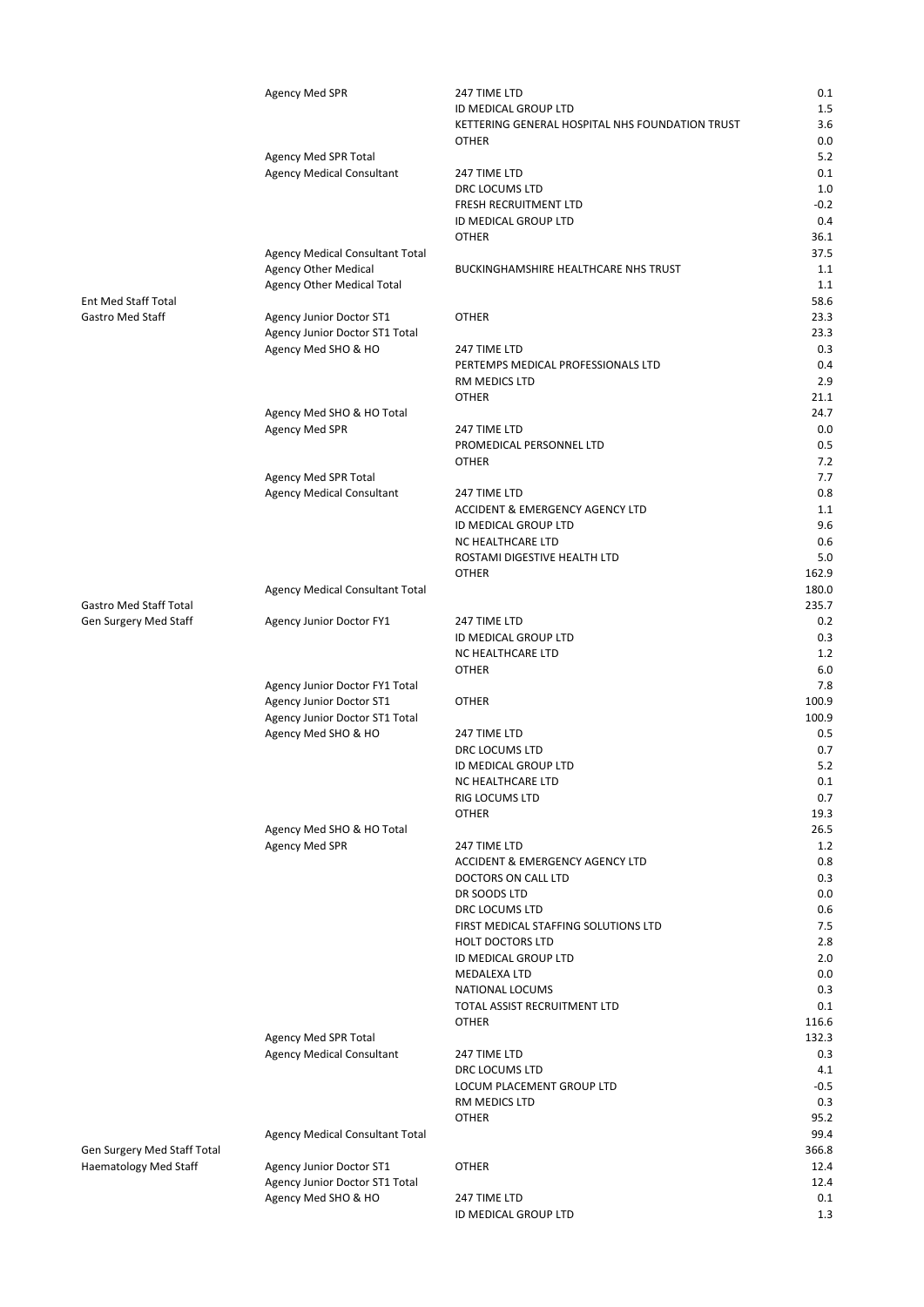|                                |                                        | <b>OTHER</b>                               | 12.2    |
|--------------------------------|----------------------------------------|--------------------------------------------|---------|
|                                | Agency Med SHO & HO Total              |                                            | 13.6    |
|                                | <b>Agency Med SPR</b>                  | 247 TIME LTD                               | 0.1     |
|                                |                                        | DRC LOCUMS LTD                             | 0.8     |
|                                |                                        | <b>OTHER</b>                               | $-8.1$  |
|                                | Agency Med SPR Total                   |                                            | $-7.2$  |
| Haematology Med Staff Total    |                                        |                                            | 18.8    |
| Neurology Med Staff            | <b>Agency Medical Consultant</b>       | NATIONAL LOCUMS                            | $-2.2$  |
|                                | Agency Medical Consultant Total        |                                            | $-2.2$  |
| Neurology Med Staff Total      |                                        |                                            | $-2.2$  |
| Obs + Gynae Med Staff          | Agency Junior Doctor ST1               | <b>OTHER</b>                               | 26.2    |
|                                | Agency Junior Doctor ST1 Total         |                                            | 26.2    |
|                                | Agency Med SHO & HO                    | 247 TIME LTD                               | 0.1     |
|                                |                                        | ACCIDENT & EMERGENCY AGENCY LTD            | 0.2     |
|                                |                                        | DRC LOCUMS LTD                             | 0.4     |
|                                |                                        | FIRST MEDICAL STAFFING SOLUTIONS LTD       | $-0.2$  |
|                                |                                        | ID MEDICAL GROUP LTD                       | $-4.3$  |
|                                |                                        | RIG LOCUMS LTD                             | 0.4     |
|                                |                                        | RM MEDICS LTD                              | 0.6     |
|                                |                                        | TOTAL ASSIST RECRUITMENT LTD               | 0.2     |
|                                |                                        | <b>OTHER</b>                               | 5.8     |
|                                | Agency Med SHO & HO Total              |                                            | 3.1     |
|                                | Agency Med SPR                         | 247 TIME LTD                               | 0.1     |
|                                |                                        | <b>ACCIDENT &amp; EMERGENCY AGENCY LTD</b> | 0.2     |
|                                |                                        | DRC LOCUMS LTD                             | 0.2     |
|                                |                                        | PROMEDICAL PERSONNEL LTD                   | 4.3     |
|                                |                                        | <b>OTHER</b>                               | 34.5    |
|                                | Agency Med SPR Total                   |                                            | 39.3    |
|                                | <b>Agency Medical Consultant</b>       | 247 TIME LTD                               | 0.5     |
|                                |                                        | ACCIDENT & EMERGENCY AGENCY LTD            | 1.7     |
|                                |                                        | DRC LOCUMS LTD                             | 0.8     |
|                                |                                        | ID MEDICAL GROUP LTD                       | 4.1     |
|                                |                                        | <b>INTERACT MEDICAL</b>                    | 0.8     |
|                                |                                        | NC HEALTHCARE LTD                          | 0.4     |
|                                |                                        | TOTAL ASSIST RECRUITMENT LTD               | 0.1     |
|                                |                                        | <b>OTHER</b>                               | 134.5   |
|                                | Agency Medical Consultant Total        |                                            | 142.8   |
| Obs + Gynae Med Staff Total    |                                        |                                            | 211.4   |
| <b>Ophthalmology Med Staff</b> | Agency Junior Doctor ST1               | <b>OTHER</b>                               | 66.9    |
|                                | Agency Junior Doctor ST1 Total         |                                            | 66.9    |
|                                | Agency Med SHO & HO                    | 247 TIME LTD                               | 0.0     |
|                                |                                        | DRC LOCUMS LTD                             | 0.3     |
|                                |                                        | <b>OTHER</b>                               | 2.7     |
|                                | Agency Med SHO & HO Total              |                                            | $3.0\,$ |
|                                | Agency Med SPR                         | 247 TIME LTD                               | 0.2     |
|                                |                                        | RIG LOCUMS LTD                             | 2.7     |
|                                |                                        | <b>OTHER</b>                               | 0.0     |
|                                | Agency Med SPR Total                   |                                            | 2.9     |
|                                | <b>Agency Medical Consultant</b>       | 247 TIME LTD                               | 0.9     |
|                                |                                        | DRC LOCUMS LTD                             | 7.9     |
|                                |                                        | FRESH RECRUITMENT LTD                      | 0.2     |
|                                |                                        | <b>HOLT DOCTORS LTD</b>                    | 0.8     |
|                                |                                        | PROVIDE MEDICAL LTD                        | 3.5     |
|                                |                                        | <b>OTHER</b>                               | 169.7   |
|                                | <b>Agency Medical Consultant Total</b> |                                            | 183.0   |
| Ophthalmology Med Staff Total  |                                        |                                            | 255.7   |
| Ortho Med Staff                | Agency Junior Doctor ST1               | <b>OTHER</b>                               | 151.1   |
|                                | Agency Junior Doctor ST1 Total         |                                            | 151.1   |
|                                | Agency Med SHO & HO                    | 247 TIME LTD                               | 2.7     |
|                                |                                        | ACCIDENT & EMERGENCY AGENCY LTD            | 1.7     |
|                                |                                        | CLINICAL EMPLOYMENT SERVICES LTD           | 0.4     |
|                                |                                        | DRC LOCUMS LTD                             | $-0.6$  |
|                                |                                        | ID MEDICAL GROUP LTD                       | 9.4     |
|                                |                                        | LOCUM PEOPLE LTD                           | 0.1     |
|                                |                                        | MEDACS HEALTHCARE SERVICES PLC             | 9.0     |
|                                |                                        | NATIONAL LOCUMS                            | 6.8     |
|                                |                                        | NC HEALTHCARE LTD                          | 0.8     |
|                                |                                        | RM MEDICS LTD                              | 0.0     |
|                                |                                        | <b>TAHIR SHARIEF LTD</b>                   | 0.0     |
|                                |                                        | <b>OTHER</b>                               | 278.9   |
|                                | Agency Med SHO & HO Total              |                                            | 309.2   |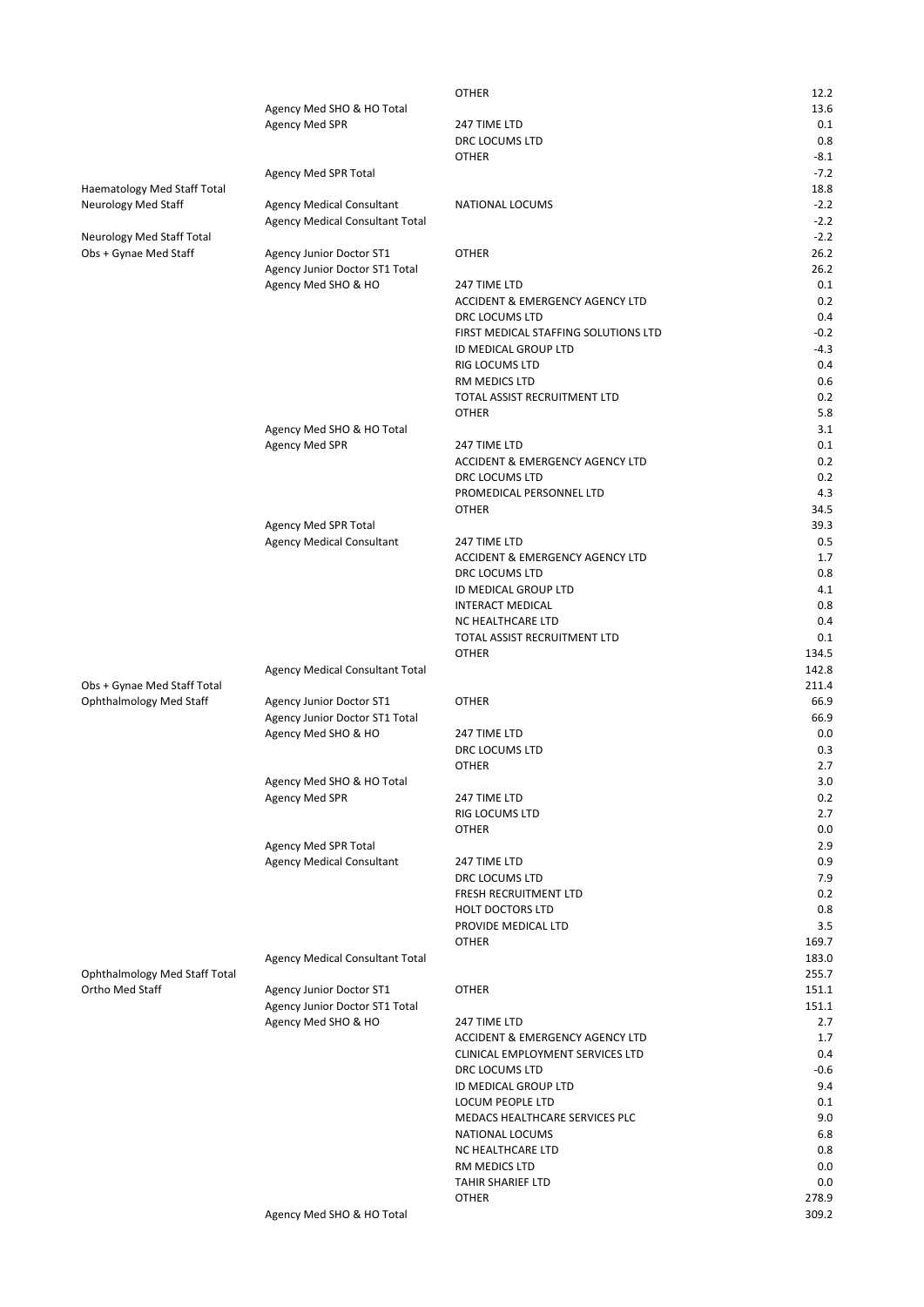|                             | <b>Agency Med SPR</b>            | 247 TIME LTD                         | 0.0     |
|-----------------------------|----------------------------------|--------------------------------------|---------|
|                             |                                  | ACCIDENT & EMERGENCY AGENCY LTD      | 0.2     |
|                             |                                  | <b>OTHER</b>                         | 0.0     |
|                             | Agency Med SPR Total             |                                      | 0.2     |
|                             | <b>Agency Medical Consultant</b> | 247 TIME LTD                         | 0.9     |
|                             |                                  | DOCTORS ON CALL LTD                  | 0.4     |
|                             |                                  | ID MEDICAL GROUP LTD                 | 5.0     |
|                             |                                  | <b>INTERACT MEDICAL</b>              | 4.7     |
|                             |                                  | LOCUM PLACEMENT GROUP LTD            | 4.2     |
|                             |                                  | <b>OTHER</b>                         | 149.3   |
|                             | Agency Medical Consultant Total  |                                      | 164.4   |
|                             | <b>Agency Other Medical</b>      | PROVIDE MEDICAL LTD                  | 13.6    |
|                             | Agency Other Medical Total       |                                      | 13.6    |
| Ortho Med Staff Total       |                                  |                                      | 638.4   |
| Paediatrics Med Staff       | <b>Agency Junior Doctor FY1</b>  | 247 TIME LTD                         | 0.0     |
|                             |                                  | MEDACS HEALTHCARE SERVICES PLC       | 0.1     |
|                             | Agency Junior Doctor FY1 Total   |                                      | 0.1     |
|                             | Agency Junior Doctor ST1         | <b>OTHER</b>                         | 110.9   |
|                             | Agency Junior Doctor ST1 Total   |                                      | 110.9   |
|                             | Agency Med SHO & HO              | 247 TIME LTD                         | 2.0     |
|                             |                                  | ACCIDENT & EMERGENCY AGENCY LTD      | 8.8     |
|                             |                                  | CAPITAL CARE SERVICES (UK) LTD       | 0.5     |
|                             |                                  | DRC LOCUMS LTD                       | 0.2     |
|                             |                                  | <b>HOLT DOCTORS LTD</b>              | 4.1     |
|                             |                                  | ID MEDICAL GROUP LTD                 | 3.1     |
|                             |                                  | <b>INTERACT MEDICAL</b>              | 0.6     |
|                             |                                  | LOCUM PLACEMENT GROUP LTD            | 0.3     |
|                             |                                  | MEDACS HEALTHCARE SERVICES PLC       | 1.8     |
|                             |                                  | PROVIDE MEDICAL LTD                  | 1.8     |
|                             |                                  | RM MEDICS LTD                        | 0.2     |
|                             |                                  | <b>OTHER</b>                         | 148.2   |
|                             | Agency Med SHO & HO Total        |                                      | 171.6   |
|                             | <b>Agency Med SPR</b>            | 247 TIME LTD                         | 1.3     |
|                             |                                  | ACCIDENT & EMERGENCY AGENCY LTD      | 1.5     |
|                             |                                  | DOCTORS ON CALL LTD                  | 0.6     |
|                             |                                  | FIRST MEDICAL STAFFING SOLUTIONS LTD | 0.4     |
|                             |                                  | <b>HOLT DOCTORS LTD</b>              | 2.0     |
|                             |                                  | ID MEDICAL GROUP LTD                 | 8.4     |
|                             |                                  | <b>INTERACT MEDICAL</b>              | 1.0     |
|                             |                                  | MOHAMED LTD                          | 0.0     |
|                             |                                  | RM MEDICS LTD                        | 0.8     |
|                             |                                  | TOTAL ASSIST RECRUITMENT LTD         | 1.1     |
|                             |                                  | <b>OTHER</b>                         | 206.3   |
|                             | Agency Med SPR Total             |                                      | 223.5   |
|                             | <b>Agency Medical Consultant</b> | 247 TIME LTD                         | 0.0     |
|                             |                                  | ACCIDENT & EMERGENCY AGENCY LTD      | 0.2     |
|                             |                                  | <b>OTHER</b>                         | 2.1     |
|                             | Agency Medical Consultant Total  |                                      | 2.3     |
| Paediatrics Med Staff Total |                                  |                                      | 508.4   |
| Pathology Med Staff         | <b>Agency Medical Consultant</b> | <b>OTHER</b>                         | $-10.7$ |
|                             | Agency Medical Consultant Total  |                                      | $-10.7$ |
| Pathology Med Staff Total   |                                  |                                      | $-10.7$ |
| Respiratory Med Staff       | <b>Agency Junior Doctor ST1</b>  | OTHER                                | 43.5    |
|                             | Agency Junior Doctor ST1 Total   |                                      | 43.5    |
|                             | Agency Med SHO & HO              | 247 TIME LTD                         | 0.1     |
|                             |                                  | ID MEDICAL GROUP LTD                 | 0.9     |
|                             |                                  | <b>OTHER</b>                         | 2.6     |
|                             | Agency Med SHO & HO Total        |                                      | 3.6     |
|                             | Agency Med SPR                   | 247 TIME LTD                         | 0.3     |
|                             |                                  | ARDENCARE LTD                        | 0.0     |
|                             |                                  | ID MEDICAL GROUP LTD                 | 4.0     |
|                             |                                  | MERCO MEDICAL STAFFING LTD           | 0.7     |
|                             |                                  |                                      | 15.1    |
|                             |                                  | OTHER                                |         |
|                             | Agency Med SPR Total             |                                      | 20.1    |
|                             | <b>Agency Medical Consultant</b> | 247 TIME LTD                         | 0.7     |
|                             |                                  | ACCIDENT & EMERGENCY AGENCY LTD      | $-3.7$  |
|                             |                                  | ID MEDICAL GROUP LTD                 | 6.7     |
|                             |                                  | PROMEDICAL PERSONNEL LTD             | 1.6     |
|                             |                                  | <b>OTHER</b>                         | 137.4   |
|                             | Agency Medical Consultant Total  |                                      | 142.7   |